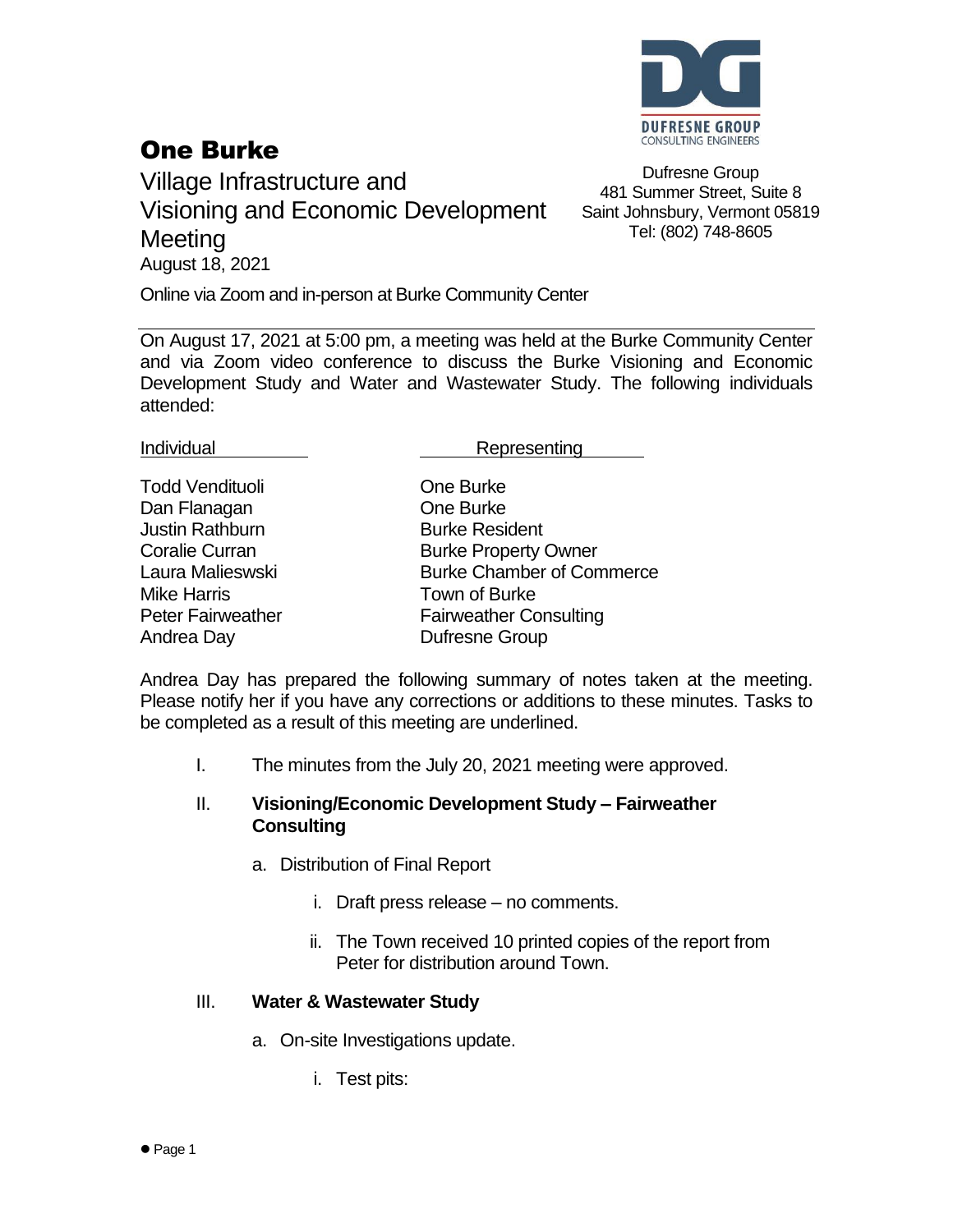- 1. The request for proposals (RFP) is out. The Town has a backhoe if there isn't any interest.
- 2. The Town Crew works 4 day weeks.
- 3. Andrea to follow up with Tammy to make sure she got the RFP and check with Lynnette and Mary on whether the Town can do it.
- b. Burke Mountain discussion
	- i. The wastewater system connection option and considerations were discussed – cost, ownership, management, etc.
	- ii. Andrea is working with Kevin Mack to determine feasibility.

### IV. **Other items**

- a. Plan to have a booth at the Fall Festival on September 25<sup>th</sup>.
- b. Introduction by Justin Rathburn
	- i. Courses for free in Burke at a community venue. Help older citizens with computers and cell phones.
		- 1. Tie in the internet with the library and senior assistance.
		- 2. What resources are not being used at the library?
	- ii. Community building events/ideas.
		- 1. Winter carnival event organization.

## V. **Next meeting**

- a. September 21, 2021 at 5pm
- b. Peter will be available to present at the annual One Burke meeting in October. Andrea will follow up with Des to see if a date and location for the annual meeting has been determined.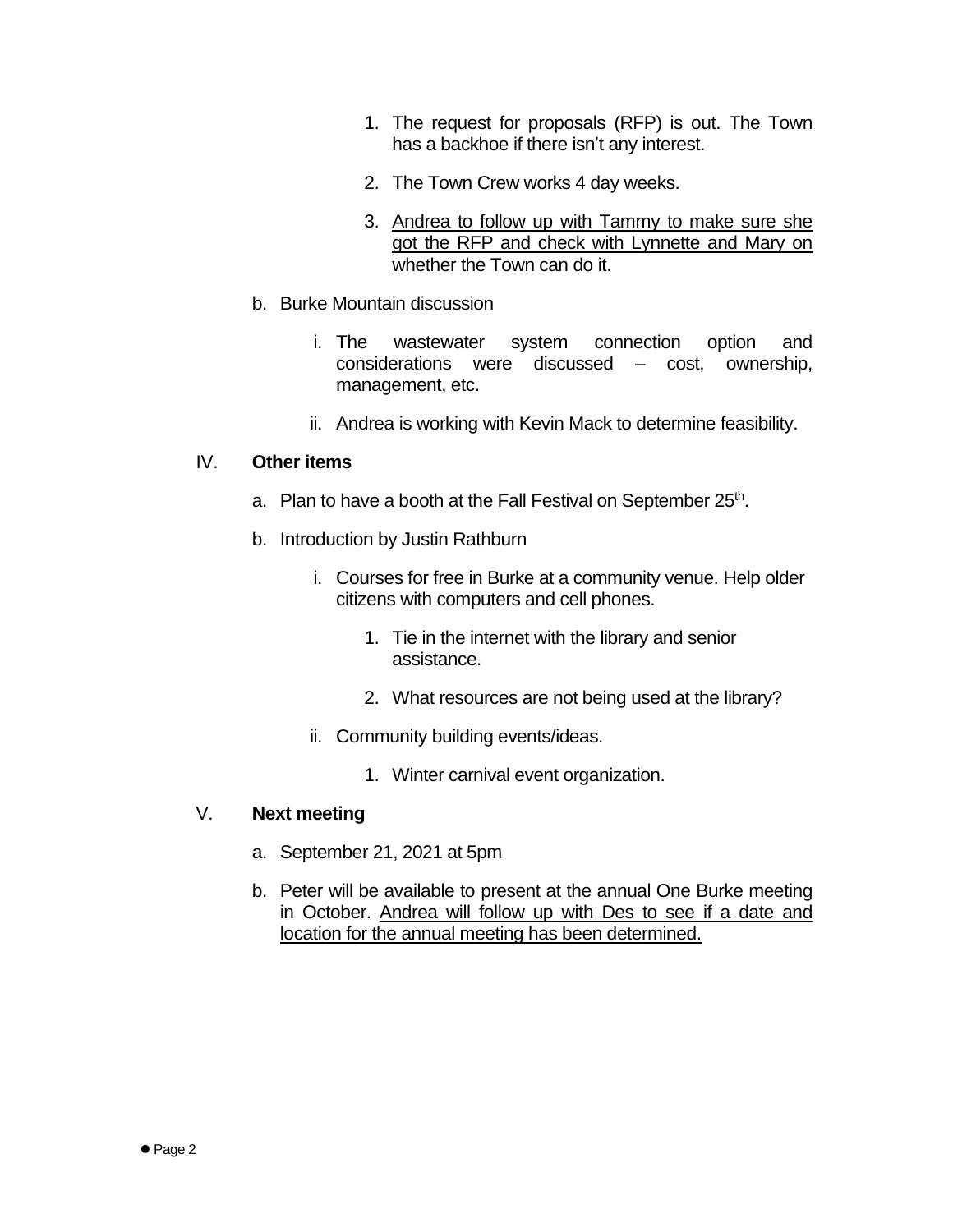The One Burke Infrastructure Committee has been hard at work behind the scenes during the pandemic. A draft Vision and Economic Development Strategic Plan for West Burke Village was recently completed and is available for viewing at the Town Offices, Mike's Gas in West Burke, Café Lotti in East Burke and the Post Offices in each Village.

The West Burke Vision and Economic Development Strategic Plan establishes a vision for West Burke's future by identifying potential uses to be incorporated in a revitalized Village and laying out steps to make that vision a reality. This work is an outgrowth of the efforts of One Burke & the Town of Burke to



bring more vitality and investment to the Village.

Market research for the Strategy identified opportunities for West Burke, including

- Outdoor Recreation & Food-related Businesses
- Housing
- Tourism-related Demand
- Small Scale Manufacturing
- Cultural Activities

The Vision developed for West Burke based on the findings of the study and public outreach is presented below.

> *West Burke will be a mixed-use pedestrian-friendly village center providing goods and services to area residents as well as visitors in such sectors as hospitality & dining, services, outdoor recreation, and housing to meet the needs of all residents.*

*The Village's physical development pattern will revive, reinforce and build upon West Burke's historic character while providing connections to historic features and recreation opportunities.*